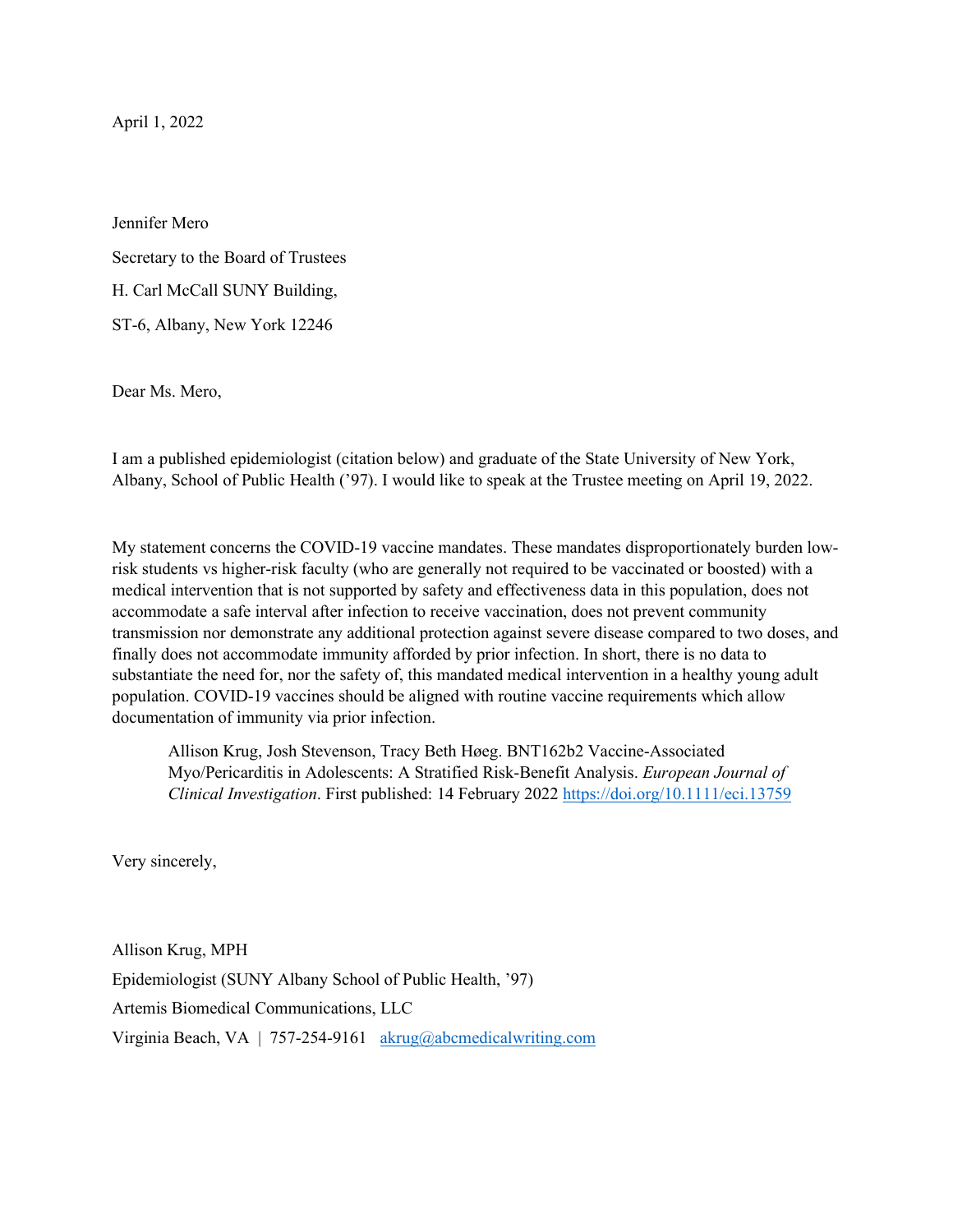# COVID-19 booster mandates for American university students: Are they ethical and science-based?

*Statement by Allison Krug, MPH to SUNY Board of Trustees April 19, 2022*

Thank you for this opportunity to speak today. I don't have a child in the SUNY system but I was trained as an epidemiologist at SUNY Albany and hold the educational system in high regard. I am speaking today because parents with children at SUNY schools really cannot. They don't want to disrupt or complicate their son or daughter's transition to the wonderful world of higher ed and adulthood. During the past year, I have collaborated with scientists and physicians on vaccine safety in adolescents and young men. As a mother of two young men, this began as a very personal question related to the emerging signal of myocarditis, or—heart inflammation. In this testimony, I provide the risk-benefit analysis that CDC should be offering as guidance. I encourage the SUNY system to align its covid policies with existing vaccine requirements, such as MMR and meningitis, which allow for documentation of immunity OR a waiver acknowledging risks.

A risk-benefit analysis is critical when considering vaccines in young people who have a very low risk for bad outcomes due to either COVID or vaccination. To do a risk benefit analysis, we need some data points. First, the number of people we need to vaccinate to prevent one hospitalization for covid. The CDC has twice estimated that this number is between 9,000 to 12,000 18-29-year-olds. This hasn't been updated to account for the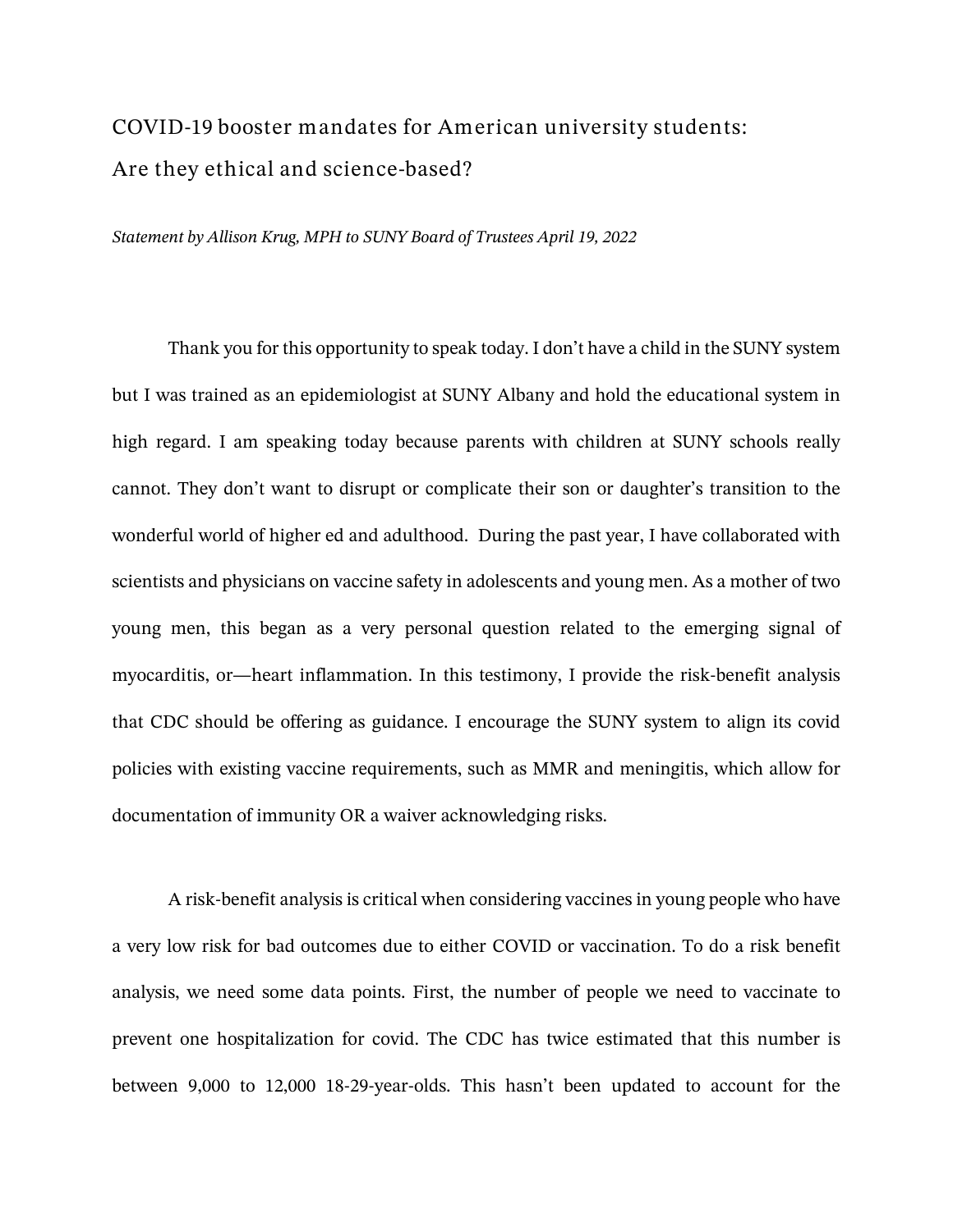decreased severity of Omicron, which would at least double this number to 20-to-30,000 boosted to prevent one COVID-19 hospitalization. Second, we need to know how many serious adverse events are expected when we boost that many young adults.

The rate of post-booster myocarditis in college-age males was estimated in two recent studies to be at least one in 7,000. If we boost a campus the size of SUNY Buffalo (approximately 30,000 students) to prevent one covid hospitalization, we risk causing at least 2 myocarditis cases. Those who have had covid before have 2 times the risk of an adverse event, and 4 times the risk of myocarditis, making this trade-off even worse in the post-Omicron era when nearly all have been infected.

Although most media reports dismiss vaccination-associated myocarditis as "mild" and followed by rapid recovery, 90% of cases are hospitalized and 69% of adolescents have LGE (or scarring) on the heart 3-8 months later. The long-term implications of this scar tissue on heart conduction and the risk of sudden death remains unknown.

Bioethicists consider vaccine mandates for young people to be problematic for many reasons. Coercion erodes trust, and these are the parents of tomorrow. How will we convince them that vaccination is the right thing to do when nearly 5% are adamant about not receiving a booster? Doctors struggle for a decade to gain a 5% increase in pediatric vaccination, and we've lost ground with COVID already. Vaccination is the cornerstone of public health. My first position out of grad school was preventive health program management, and I also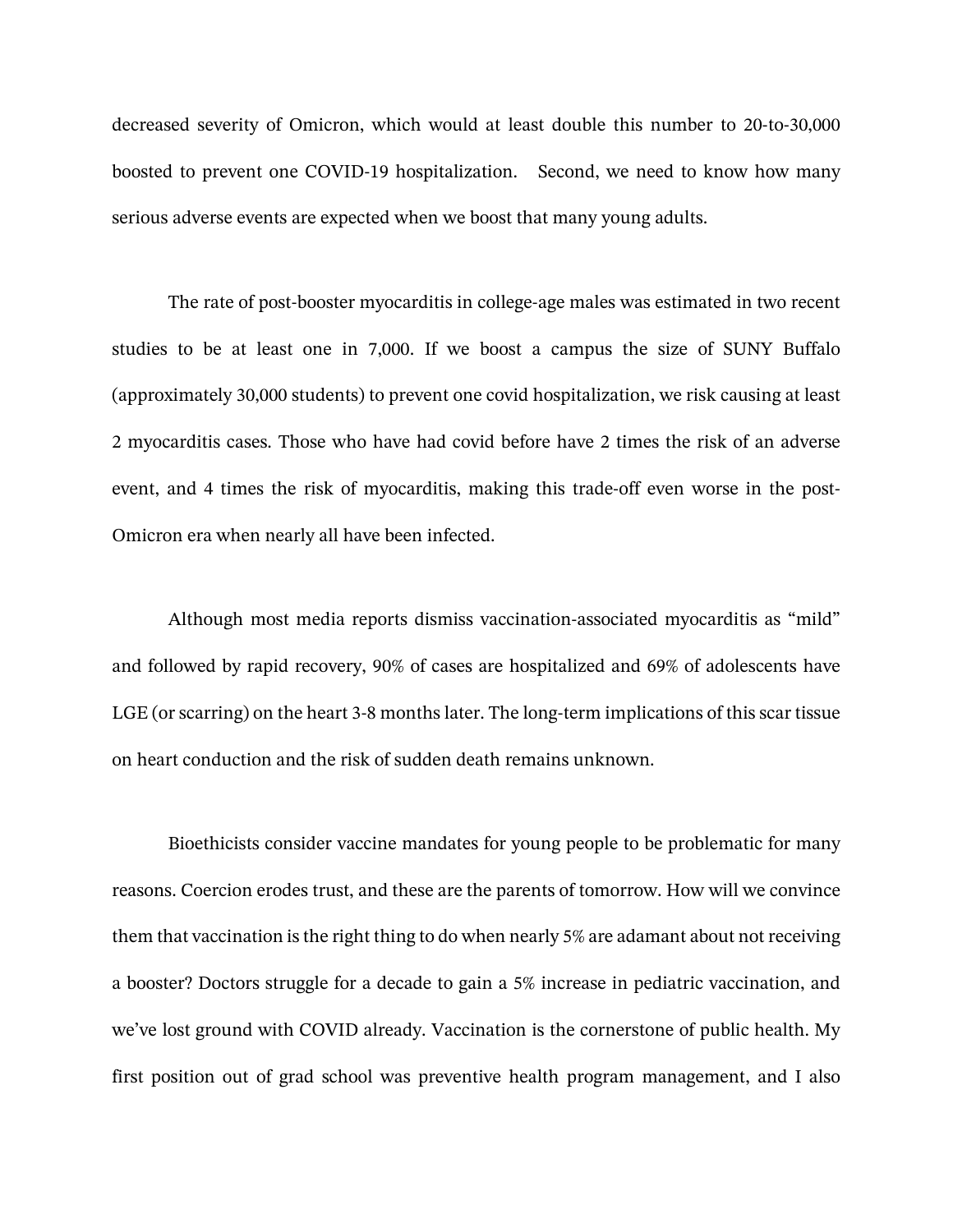worked for Merck Vaccine Division here in the Northeast. During this time, I focused on barrier reduction and targeted outreach to improve preventive health program engagement. I encourage you to think similarly about student health. Roll back coercive policies and pivot to investing in student and faculty *wellness*. This will promote confidence in your ability to truly care for your highest risk students and faculty.

As you think about Fall 2022, consider that half the country never had vaccine or booster mandates. Other countries, including the UK and most of Europe, never mandated Covid-19 vaccines for university students. In my opinion, a better use of resources would be to focus on outreach to the students who are medically vulnerable, ensure they are linked to student health services, have ready access to testing and a ride to the clinic if needed, and case management when ill to catch worsening conditions promptly. You could also embed trained counselors in dorms to address the mental health crisis. Going forward, pushing boosters on a population with two doses of vaccine *and* natural immunity makes less sense than ever due to the compounding of risks. Focus, instead, on a future which respects students as adults, promotes personal agency and risk assessment, and engages the entire university community in physical and emotional wellbeing.

Thank you for your consideration.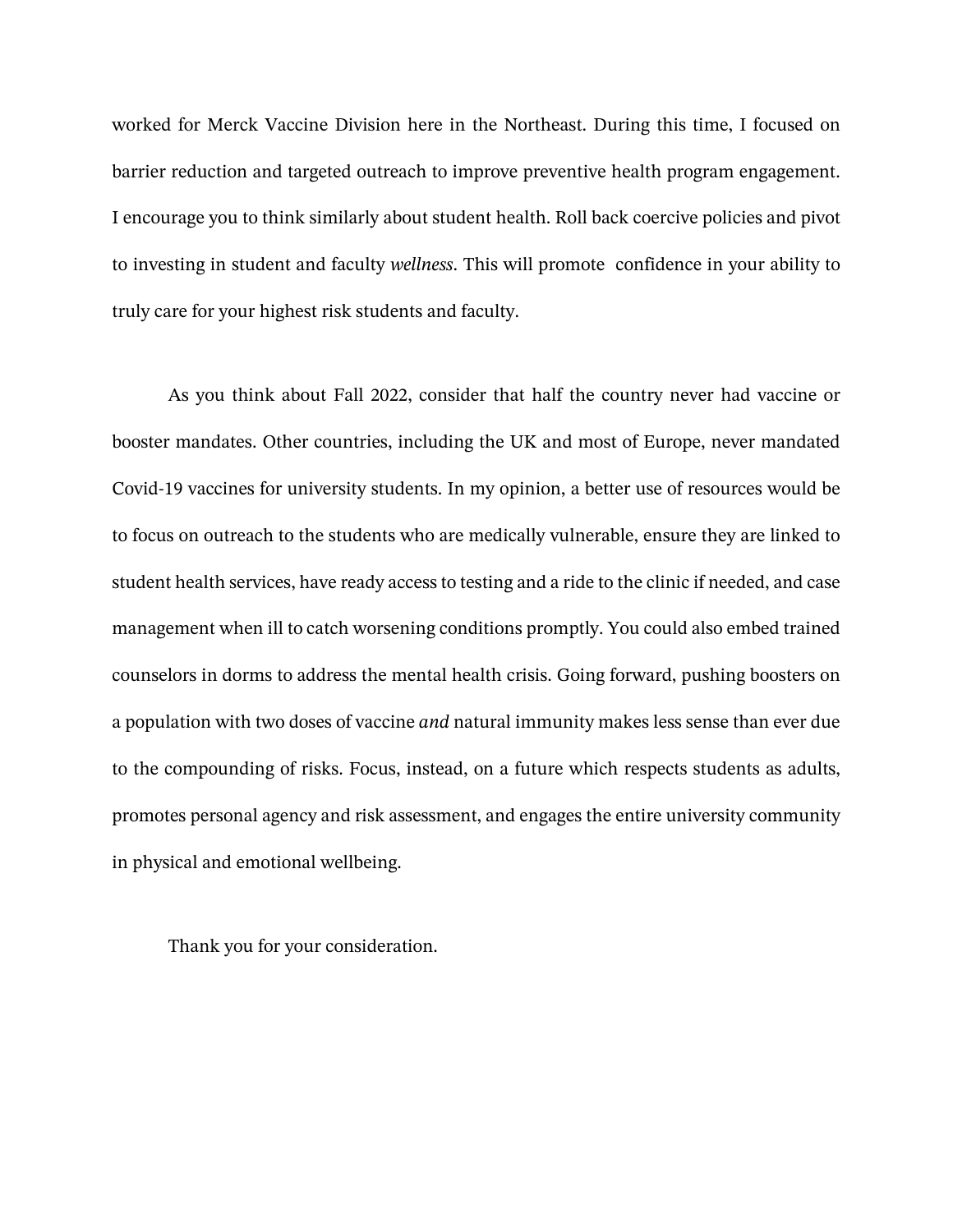### **EVIDENCE AGAINST SARS-COV-2 BOOSTER MANDATE**

At least 1000 schools are requiring all students to receive a COVID-19 vaccine and over 300 are requiring a booster within 2[1](#page-4-0) days of their date of eligibility.<sup>1</sup> Failure to comply may result in fines, dropped classes and expulsion. This mandate disproportionately burdens low-risk students vs higher-risk faculty (who are generally not required to be vaccinated or boosted) with a medical intervention that was not supported by safety and effectiveness data in this population, does not accommodate a safe interval after infection to receive vaccination, does not prevent community transmission nor demonstrate any additional protection against severe disease compared to two doses, and finally does not accommodate immunity afforded by prior infection. In short, there is no data to substantiate the need for, nor the safety of, this mandated medical intervention in a healthy young adult population. COVID-19 vaccines should be aligned with routine vaccine requirements which allow documentation of immunity via prior infection.

With respect to demonstrating need, the FDA's advisory committee (VRBAC) voted 16-2 against a booster recommendation for healthy adults in September 2021, and six months of real-world data has still not demonstrated any additional benefit of protection against severe disease conferred by boosting healthy adults. In the Pfizer trial, 5 out of 6 outcomes (safety, transmission, hospitalization, death) had no data or very low certainty of evidence. [2](#page-4-1) The interval between immune activations from either disease or vaccination is important, yet this is not considered in the mandate language. For instance, Israel requires a minimum [3](#page-4-2)-month interval before vaccination of those who were previously infected<sup>3</sup> yet the colleges are mandating boosters immediately upon eligibility, regardless of the interval since last positive COVID test.

With respect to safety, males younger than age 40 face an increased risk of myo/pericarditis following both the second dose of vaccination and the booster which exceeds their risk of myocarditis due to COVID-19 infection.<sup>[4](#page-4-3)</sup> A recent study of Israel Defense Forces<sup>[5](#page-4-4)</sup> members age 18-24 found the rate of booster-associated myocarditis was 1 in 7000 to 1 in 9000, equivalent to the number of vaccines CDC estimates must be administered to prevent one COVID-19 hospitalization thus nullifying the risk-benefit equation for young men.

<span id="page-4-0"></span><sup>1</sup> <https://www.bestcolleges.com/news/2021/12/14/what-colleges-require-covid-vaccine-booster-omicron/>

<span id="page-4-1"></span><sup>2</sup> <https://www.cdc.gov/vaccines/acip/meetings/downloads/slides-2021-11-19/06-COVID-Oliver-508.pdf> slides 29, 36

<span id="page-4-2"></span><sup>&</sup>lt;sup>3</sup> Gazit, et al. Annals of Internal Medicine 2022.<https://www.acpjournals.org/doi/10.7326/M21-4130>

<span id="page-4-3"></span><sup>4</sup> Patone, et al. 2021 [preprint]<https://www.medrxiv.org/content/10.1101/2021.12.23.21268276v1.full.pdf>

<span id="page-4-4"></span><sup>5</sup> Friedensohn L. *JAMA* <https://jamanetwork.com/journals/jama/fullarticle/2790421?resultClick=1>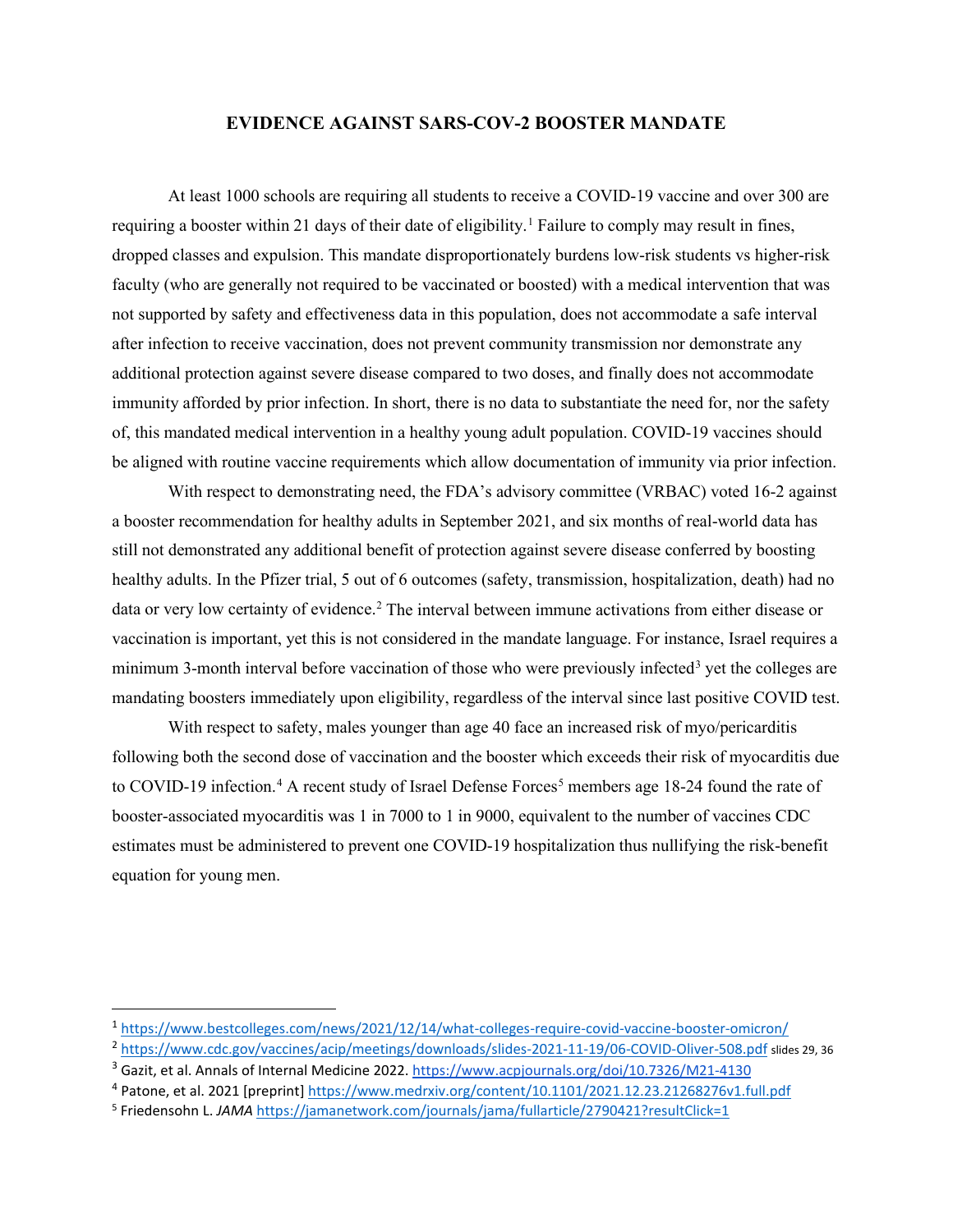With respect to broader goals like reducing community transmission, there is little evidence that vaccination appreciably reduces secondary attack rates compared to the unvaccinated. [6](#page-5-0) Booster effectiveness against Omicron infection appears to wane faster than against Delta<sup>7</sup> reflecting immune evasion vs intrinsic viral infectivity.

What would a more sensible COVID-19 policy look like? First, a harmonizing understanding of vaccine-induced and infection-induced immunity would recognize the protection conferred by infection, either before or after vaccination. Infection following vaccination elicits broadly neutralizing antibodies against variants of concern<sup>[8](#page-5-2)</sup> and the longer the interval following vaccination before breakthrough infection, the better the boost with respect to antibody affinity and potency.[9](#page-5-3)

- **1. COVID-19 vaccine recommendations should recognize immunity from prior infection as well as vaccination.**
- **2. Additional doses should be recommended by a physician based on an individual's unique medical circumstances and only after informed consent regarding risks and benefits.**
- **3. CDC Director Walensky explained that infection is equivalent to a ["natural booster.](https://www.nbcnews.com/health/health-news/cdc-director-explains-needs-2nd-covid-vaccine-booster-rcna22920)"**

In summary, the science is not settled, vaccine mandates are coercive, and the result will be inequitable access to education given the disparities in vaccine coverage by socioeconomic status. The following addendum provides the clinical trial, real world and laboratory data referenced to form this opinion.

<span id="page-5-0"></span><sup>6</sup> Singanayagam A. *Lancet*. [https://www.thelancet.com/journals/laninf/article/PIIS1473-3099\(21\)00648-4/fulltext](https://www.thelancet.com/journals/laninf/article/PIIS1473-3099(21)00648-4/fulltext)

<span id="page-5-1"></span><sup>7</sup> Twitter @BarakRaveh<https://twitter.com/BarakRaveh/status/1473749810868019214/photo/1>

<span id="page-5-2"></span><sup>8</sup> Zhou R. Vaccine-breakthrough infection by the SARS-CoV-2 Omicron variant elicits broadly cross-reactive immune responses <https://www.biorxiv.org/content/10.1101/2021.12.27.474218v1>

<span id="page-5-3"></span><sup>9</sup> Miyamoto S. Vaccination-infection interval determines cross-neutralization potency to SARS-CoV-2 Omicron after breakthrough infection by other variants <https://www.medrxiv.org/content/10.1101/2021.12.28.21268481v1>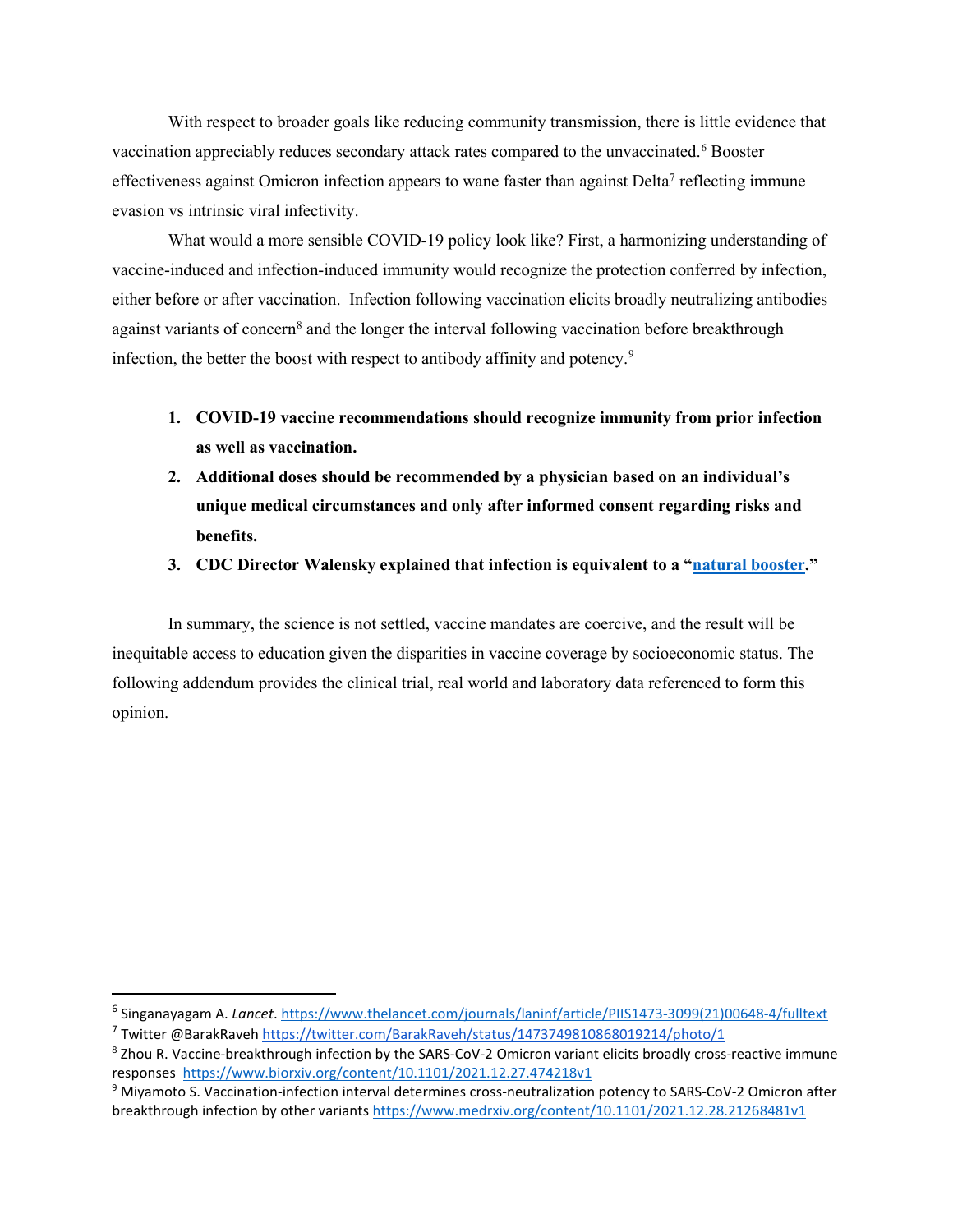## **September 17, 2021: FDA's Vaccines and Related Biologics Advisory Committee (VRBAC) voted 16-2 against a booster recommendation for healthy adults younger than 65 years.**

Summary of the evidence and vote presented to VRBAC on September 21, 2021 (page 31):<sup>[10](#page-6-0)</sup>

The VRBPAC was asked to vote on the following question: Do the safety and effectiveness data from clinical trial C4591001 support approval of a COMIRNATY booster dose administered at least 6 months after completion of the primary series for use in individuals 16 years of age and older? Please vote Yes or No.

The results of the vote were as follows: Yes=2, No=16.

Thus, the committee voted against approval of a booster dose for individuals 16 years of age and older. Committee members expressed concern regarding uncertainties about the benefit afforded by a booster dose relative to the benefit provided by previous vaccination with the primary series in persons 16 years of age and older. Concerns were expressed about postauthorization data demonstrating increased risks of myocarditis and pericarditis, particularly within 7 days following the second dose of COMIRNATY with the highest risk in males 16 to 17 years of age. There is currently only limited data whether this risk may be further increased after a booster dose of COMIRNATY. Some committee members also noted the absence of robust data regarding the effectiveness of a booster dose against the currently circulating Delta variant of SARS-CoV-2.

## **September 24, 2021: CDC's Advisory Committee on Immunization Practice (ACIP) supports the FDA position**

Statement from Director Walensky via press release on September 24, 2021 states that those aged

18-64 *may* receive a booster shot based on individual benefits and risks: [11](#page-6-1)

CDC recommends:

- . people 65 years and older and residents in long-term care settings should receive a booster shot of Pfizer-BioNTech's COVID-19 vaccine at least 6 months after their Pfizer-BioNTech primary series,
- people aged 50-64 years with underlying medical conditions should receive a booster shot of Pfizer-BioNTech's COVID-19 vaccine at least 6 months after their Pfizer-BioNTech primary series,
- people aged 18–49 years with underlying medical conditions may receive a booster shot of Pfizer-BioNTech's COVID-19 vaccine at least 6 months after their Pfizer-BioNTech primary series, based on their individual benefits and risks, and
- people aged 18-64 years who are at increased risk for COVID-19 exposure and transmission because of occupational or institutional setting may receive a booster shot of Pfizer-BioNTech's COVID-19 vaccine at least 6 months after their Pfizer-BioNTech primary series, based on their individual benefits and risks.

<span id="page-6-0"></span><sup>10</sup> <https://www.fda.gov/media/152432/download> page 31

<span id="page-6-1"></span><sup>11</sup> <https://www.cdc.gov/media/releases/2021/p0924-booster-recommendations-.html>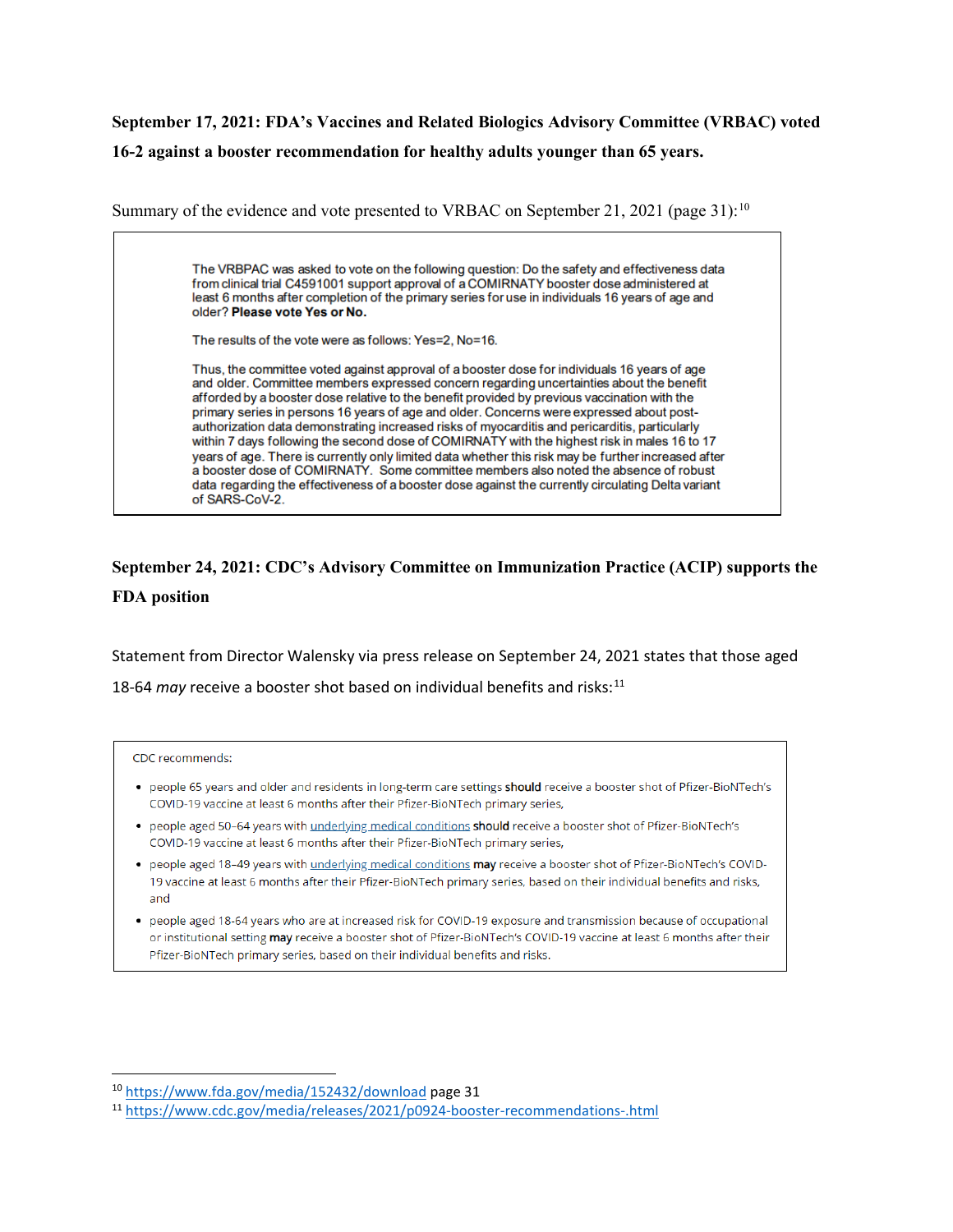#### **October 9, 2021: Opinion on boosters published in** *Lancet* **by team of international authors**

Drs. Krause and Gruber, FDA officials working on vaccine research, publish an opinion on the weak evidence for a universal booster recommendation with an international team of scientists in *The Lancet* entitled: *Considerations in boosting COVID-19 vaccine immune responses*: *[12](#page-7-0)*

"Current evidence does not, therefore, appear to show a need for boosting in the general population, in which efficacy against severe disease remains high. Even if humoral immunity appears to wane, reductions in neutralising antibody titre do not necessarily predict reductions in vaccine efficacy over time, and reductions in vaccine efficacy against mild disease do not necessarily predict reductions in the (typically higher) efficacy against severe disease. This effect could be because protection against severe disease is mediated not only by antibody responses, which might be relatively short lived for some vaccines, but also by memory responses and cellmediated immunity, which are generally longer lived."

#### **November 19, 2021: CDC's ACIP expands booster recommendation, overturning VRBAC**

Booster shot recommendation expanded to all adults on November 19, 2021.<sup>[13](#page-7-1)</sup> ACIP Summary of benefits and harms states that individual benefit/risk balance varies by age and a "possible impact on rates of community transmission". [14](#page-7-2)

# **Summary**

## Balance of benefits and harms for booster doses

- **Booster dose of Pfizer-BioNTech COVID-19 vaccine is effective in preventing** laboratory confirmed symptomatic SARS-CoV-2
- . Data from Moderna trial does not provide efficacy data, but demonstrates the ability to boost immune response
- Individual benefit/risk balance for booster doses of an mRNA vaccine varies by age
	- Older adults have the clearest benefit/risk balance
	- Among other ages, variation within balance of benefits and risks
	- Myocarditis data after booster doses reassuring to date
- **Unable to account for other benefits** 
	- Possible impact on rates of community transmission

41

<span id="page-7-0"></span><sup>12</sup> Krause, et al. *Lancet*. [https://www.thelancet.com/pdfs/journals/lancet/PIIS0140-6736\(21\)02046-8.pdf](https://www.thelancet.com/pdfs/journals/lancet/PIIS0140-6736(21)02046-8.pdf)

<span id="page-7-1"></span><sup>13</sup> <https://www.cdc.gov/media/releases/2021/s1119-booster-shots.html>

<span id="page-7-2"></span><sup>14</sup> <https://www.cdc.gov/vaccines/acip/meetings/downloads/slides-2021-11-19/06-COVID-Oliver-508.pdf> slide 41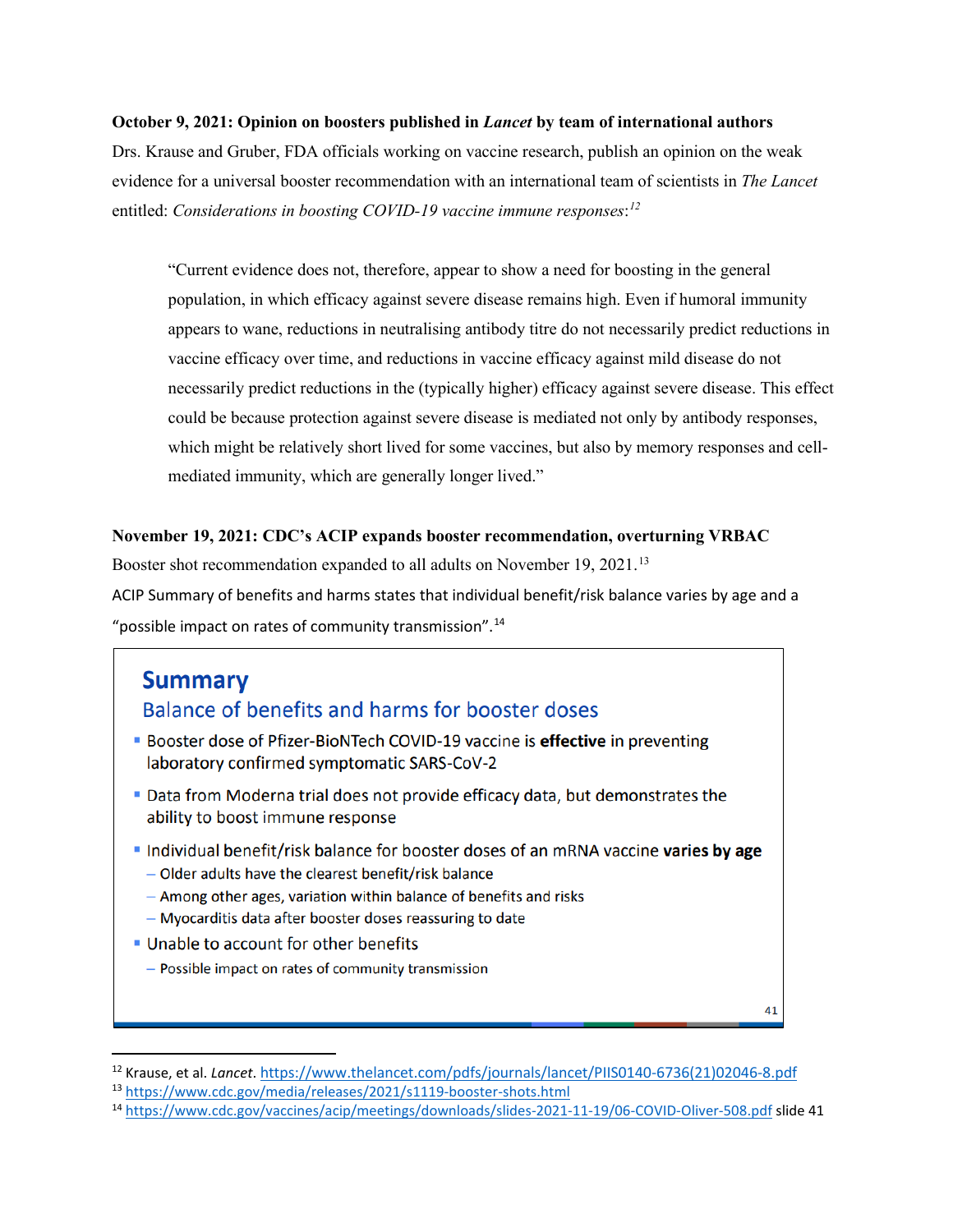### **Evidence from booster trials insufficient to support a mandate.**

The following policy question presented during the November 19, 2021 ACIP meeting was whether booster access should be opened to all persons aged 18 years or older given increased transmission during delta[15:](#page-8-0) *Do the balance of benefits and risks and facilitation of implementation warrant an update to COVID-19 vaccine policy?* 

The Pfizer booster trial was not designed to assess safety or efficacy in people younger than 39:

- 1. The trial included 10,125 participants age [16](#page-8-1) years or older:  $4975$  males, only  $90^{16}$  of whom were ages 16-17, only 46 participants were in the vaccine arm, of these only half would have been male.
- 2. 5530 were ages 18-55, with a mean age 51.7. In short, the age range of most SUNY students was not sufficiently represented in the trial.
- 3. The booster was given 10-12 months after second dose; only 6 participants given the booster less than 6 months after second dose<sup>[17](#page-8-2)</sup>
- 4. Reactogenicity (local and systemic reactions to the vaccine, such as fever, headache, muscle aches, nausea, diarrhea, etc.) data were not collected in this booster study (trial  $C4591031$ ).<sup>17</sup>
- 5. Pfizer notes that booster that although reactogenicity data was not collected in the booster trial, it was collected in trial C4591001.<sup>[18](#page-8-3)</sup> The safety data in trial C4591001 included 306 subjects age 16-55.
- 6. One case of myocarditis was found in the 16-17 yr old strata of C4591031, reported by CBER on December 8, 2021.[19](#page-8-4)
- 7. Evidence of protection against symptomatic infection: 94.9% within 2 months, 93.3% 2-4 months; no longer-term follow-up. I.e. the trial does not show what protection the booster does or does not confer after 4 months.
- 8. No evidence for critical endpoints of hospitalization, death, or transmission of SARS-CoV-2.<sup>[20](#page-8-5)</sup>
- 9. Trial not powered to identify the most common serious adverse event in this population (myo/pericarditis). $21$

<span id="page-8-0"></span><sup>15</sup> <https://www.cdc.gov/vaccines/acip/meetings/downloads/slides-2021-11-19/06-COVID-Oliver-508.pdf> slide 7

<span id="page-8-1"></span><sup>16</sup> <https://www.cdc.gov/vaccines/acip/meetings/downloads/slides-2021-11-19/02-COVID-Perez-508.pdf> slide 4

<span id="page-8-2"></span><sup>17</sup> <https://www.cdc.gov/vaccines/acip/meetings/downloads/slides-2021-11-19/06-COVID-Oliver-508.pdf> slide 22

<span id="page-8-3"></span><sup>18</sup> <https://www.fda.gov/media/152161/download> page 40

<span id="page-8-4"></span><sup>19</sup> <https://www.fda.gov/media/154869/download> page 6

<span id="page-8-5"></span><sup>20</sup> <https://www.cdc.gov/vaccines/acip/meetings/downloads/slides-2021-11-19/06-COVID-Oliver-508.pdf> slide 25

<span id="page-8-6"></span><sup>21</sup> <https://www.cdc.gov/vaccines/acip/meetings/downloads/slides-2021-11-19/06-COVID-Oliver-508.pdf> slide 27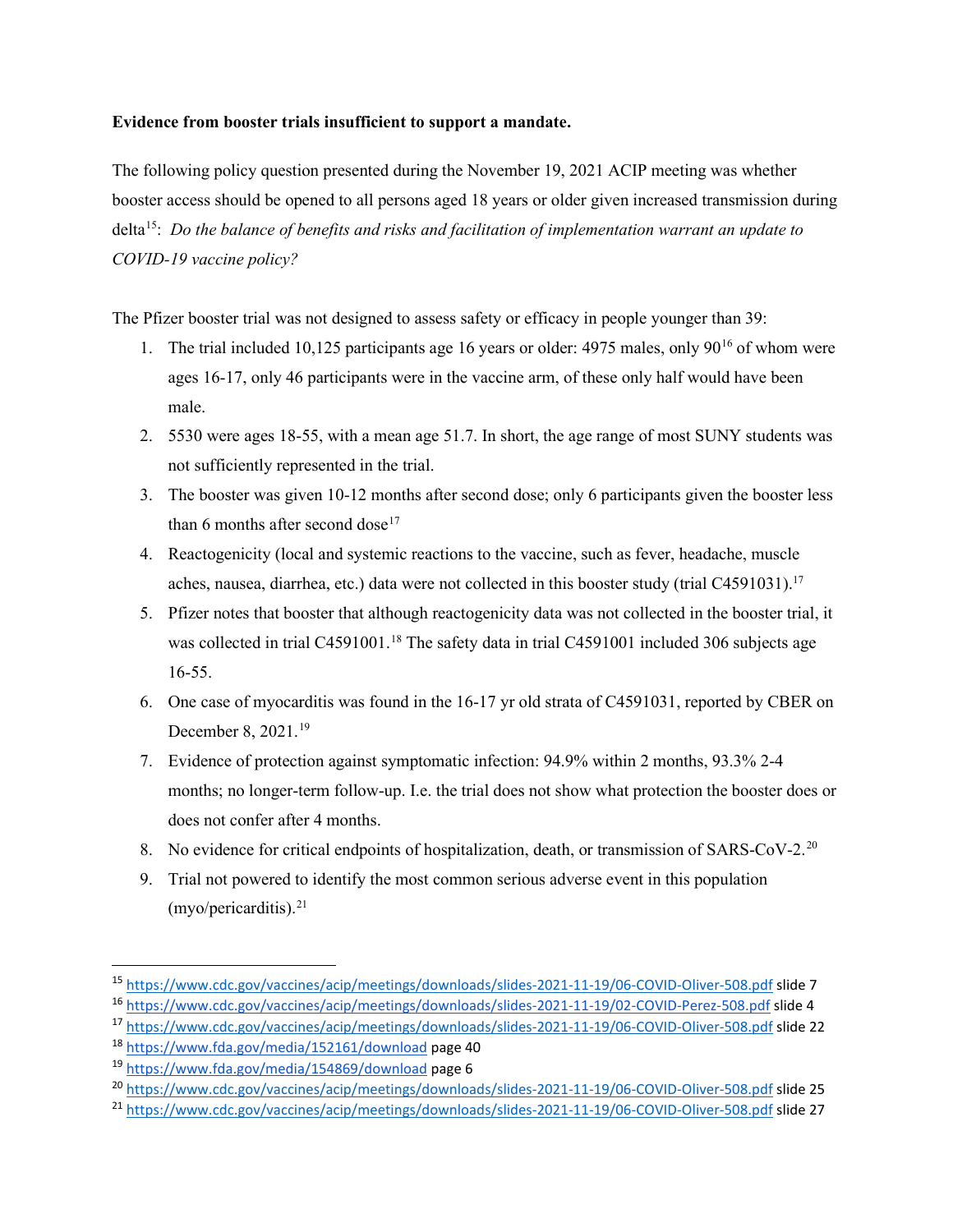- 10. Data from Israel show booster myocarditis rates of 5.2 and 3.6 per 100k (ages 16-19 and 20-24, respectively). These rates are  $1.7$ -2.5x higher than the background rate of 2.1 within 21 days.<sup>[22](#page-9-0)</sup>
- 11. Summary of evidence regarding benefits shows high certainty for protection against infection (2- 4 months), very low for hospitalization, and no data for death due to COVID-19 or transmission of SARS-CoV-2 infection.
- 12. Summary of evidence regarding harms shows low evidence certainty regarding serious adverse events and very low evidence certainty for reactogenicity (not measured in this trial).
- 13. Overall for Pfizer there were no data, very low, or low evidence certainty on 5 of 6 important or critical endpoints.[23](#page-9-1)
- 14. Pfizer's own risk-benefit scenario finds 29-69 hospitalizations avoided but 23-69 myocarditis cases caused among males following a booster.<sup>[24](#page-9-2)</sup>

Similarly, the Moderna booster trial was not designed to demonstrate safety or efficacy in young males:

- 1. Severe reactogenicity occurred among 10.8% of participants receiving a booster dose.<sup>[25](#page-9-3)</sup>
- 2. Of the 6 important or critical endpoints, three had "no data" or "very low" evidence.<sup>[26](#page-9-4)</sup>
- 3. No phase 3 efficacy data available for Moderna.26
- 4. Immunogenicity data suggests antibodies are boosted.<sup>26</sup>
- 5. Effectiveness after the primary series waned less for Moderna than Pfizer.<sup>26</sup>
- 6. Myocarditis risk following Moderna is unknown, but multiple sources suggest a higher risk for Moderna than Pfizer. <sup>26</sup>

#### **Public health rationale insufficient to mandate a booster.**

The number needed to vaccinate (NNV) for Pfizer and Moderna to prevent one hospitalization over 6 months is 11,994 and 8,738, respectively.<sup>[27](#page-9-5)</sup> To illustrate the utility of this metric, the largest State University of New York (SUNY) campus is University at Buffalo with approximately 30,000 students; SUNY Oneonta enrolls 6,000 students. Given that the omicron variant is approximately half as severe than the delta variant<sup>[28](#page-9-6)</sup> as measured by the need for emergency care or hospitalization, and a third as

<span id="page-9-0"></span><sup>22</sup> Li, et a.<https://www.bmj.com/content/373/bmj.n1435>

<span id="page-9-1"></span><sup>&</sup>lt;sup>23</sup> <https://www.cdc.gov/vaccines/acip/meetings/downloads/slides-2021-11-19/06-COVID-Oliver-508.pdf> slide 29

<span id="page-9-2"></span><sup>&</sup>lt;sup>24</sup> Pfizer review memorandum. (Dec. 8, 2021)<https://www.fda.gov/media/154869/download> page 7

<span id="page-9-3"></span><sup>&</sup>lt;sup>25</sup> <https://www.cdc.gov/vaccines/acip/meetings/downloads/slides-2021-11-19/06-COVID-Oliver-508.pdf> slide 34

<span id="page-9-4"></span><sup>26</sup> <https://www.cdc.gov/vaccines/acip/meetings/downloads/slides-2021-11-19/06-COVID-Oliver-508.pdf> slide 35

<span id="page-9-5"></span><sup>27</sup> <https://www.cdc.gov/vaccines/acip/meetings/downloads/slides-2021-11-19/06-COVID-Oliver-508.pdf> slides 36, 37

<span id="page-9-6"></span><sup>28</sup> [https://assets.publishing.service.gov.uk/government/uploads/system/uploads/attachment\\_data/file/1045619/Technical-](https://assets.publishing.service.gov.uk/government/uploads/system/uploads/attachment_data/file/1045619/Technical-Briefing-31-Dec-2021-Omicron_severity_update.pdf)[Briefing-31-Dec-2021-Omicron\\_severity\\_update.pdf](https://assets.publishing.service.gov.uk/government/uploads/system/uploads/attachment_data/file/1045619/Technical-Briefing-31-Dec-2021-Omicron_severity_update.pdf) pg 9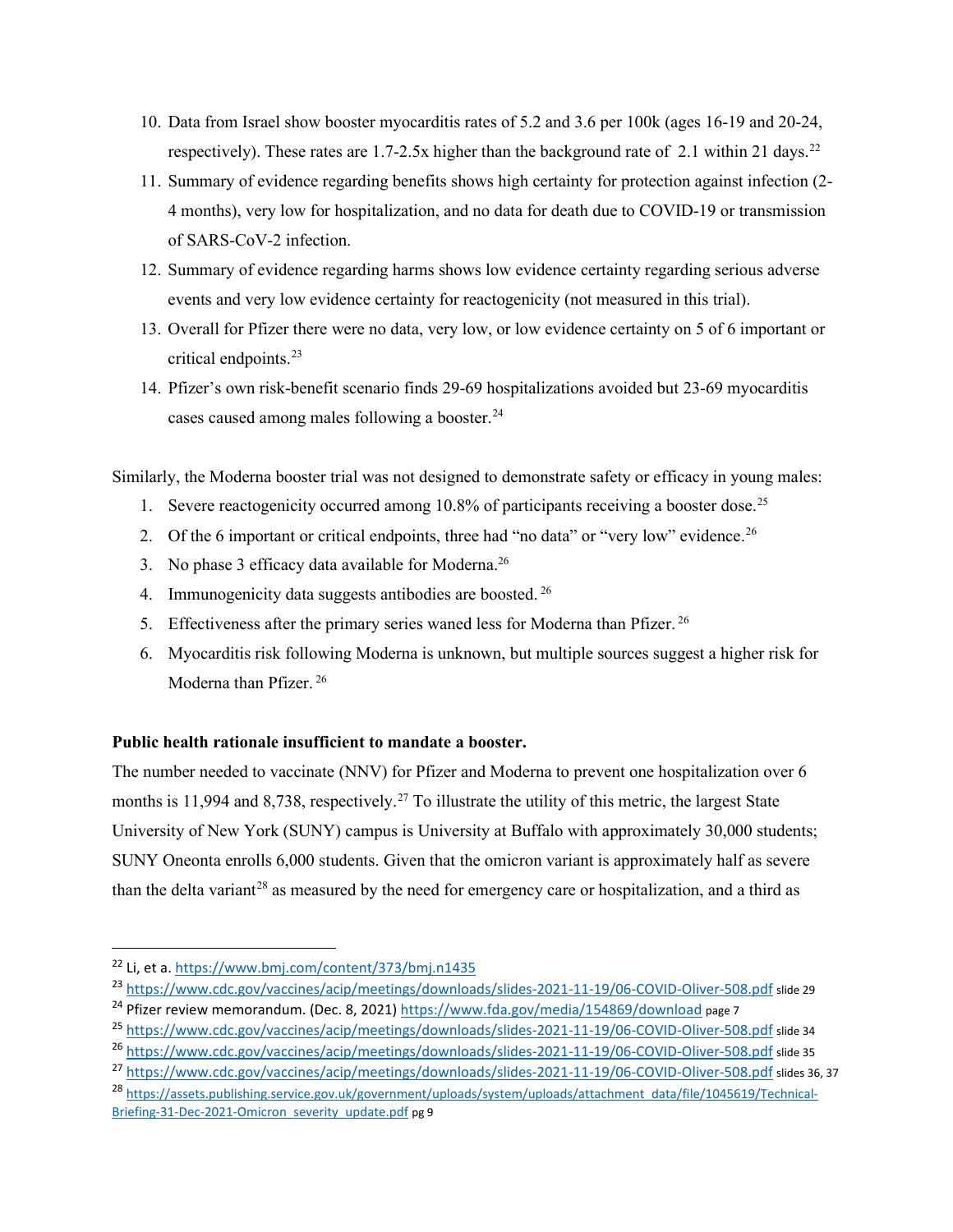severe when considering hospitalization, the NNV is likely to be closer to 36,000 for Pfizer and 26,100 for Moderna. While the Omicron variant is less severe, vaccine effectiveness against symptomatic disease and hospitalization is also reduced due to immune evasion  $(63\%^{29}$  $(63\%^{29}$  $(63\%^{29}$  compared to 94% during Delta) thus the relative trade-off between benefits and harms is greatly reduced.

**Based on clinical trial and observational data, boosting 36,000 students with the intent of preventing one hospitalization could cause approximately 3,600 cases of severe reactogenicity17 and 1.3 to 1.9 hospitalizations due to myopericarditis would be expected for every 36,000 males vaccinated.** For comparison, the NNV for influenza among 18-49 year-olds during a severe flu season  $(2017-18)$  was 5,758.<sup>30</sup> Promoting annual influenza vaccination offers a much better benefit-risk profile with respect to public health promotion, hospitalizations prevented and reduction in transmission. Indeed, the reason influenza vaccination is promoted among the general population ages 6 months to over 65 years is the impact on community immunity.

Effectiveness against symptoms requiring emergency medical care – Omicron dominant period<sup>31</sup>:

- 1. 2 doses of any mRNA vaccine at least 5 months after last dose: 37%
- 2. 3 doses of any mRNA vaccine at least 5 months after last dose: 31%
- 3. 2 vs 3 doses at 2-3 months following last dose: 50% vs 81%, respectively
- 4. Effectiveness of prior infection against symptomatic disease:  $56\%^{31}$

Effectiveness against **hospitalization** – Omicron dominant period<sup>31</sup>:

- 1. 2 doses of any mRNA vaccine at least 5 months after last dose: 54%
- 2. 3 doses of any mRNA vaccine at least 4 months after last dose 78%
- 3. 2 vs 3 doses at 2-3 months following last dose: 65% vs 88%, respectively
- 4. Effectiveness of prior infection against hospitalization:  $87.8\%$ <sup>31</sup>

Cases of myocarditis following booster among recipients  $18-24$  years of age<sup>32</sup>:

- 1. Pfizer males 4.1 per million, females <1 per million
- 2. Moderna males 8.7 per million, females 1.1 per million

<span id="page-10-0"></span><sup>&</sup>lt;sup>29</sup> [https://assets.publishing.service.gov.uk/government/uploads/system/uploads/attachment\\_data/file/1045619/Technical-](https://assets.publishing.service.gov.uk/government/uploads/system/uploads/attachment_data/file/1045619/Technical-Briefing-31-Dec-2021-Omicron_severity_update.pdf)[Briefing-31-Dec-2021-Omicron\\_severity\\_update.pdf](https://assets.publishing.service.gov.uk/government/uploads/system/uploads/attachment_data/file/1045619/Technical-Briefing-31-Dec-2021-Omicron_severity_update.pdf) pg 12

<span id="page-10-1"></span><sup>30</sup> Rolfes, et a. *Clinical Infectious Diseases* 2019.<https://academic.oup.com/cid/article/69/11/1845/5305915>

<span id="page-10-2"></span><sup>31</sup> CDC MMWR [https://www.cdc.gov/mmwr/volumes/71/wr/mm7107e2.htm?s\\_cid=mm7107e2\\_w](https://www.cdc.gov/mmwr/volumes/71/wr/mm7107e2.htm?s_cid=mm7107e2_w)

<span id="page-10-3"></span><sup>&</sup>lt;sup>32</sup> CDC MMWR [https://www.cdc.gov/mmwr/volumes/71/wr/mm7107e1.htm?s\\_cid=mm7107e1\\_w#F1\\_down](https://www.cdc.gov/mmwr/volumes/71/wr/mm7107e1.htm?s_cid=mm7107e1_w#F1_down)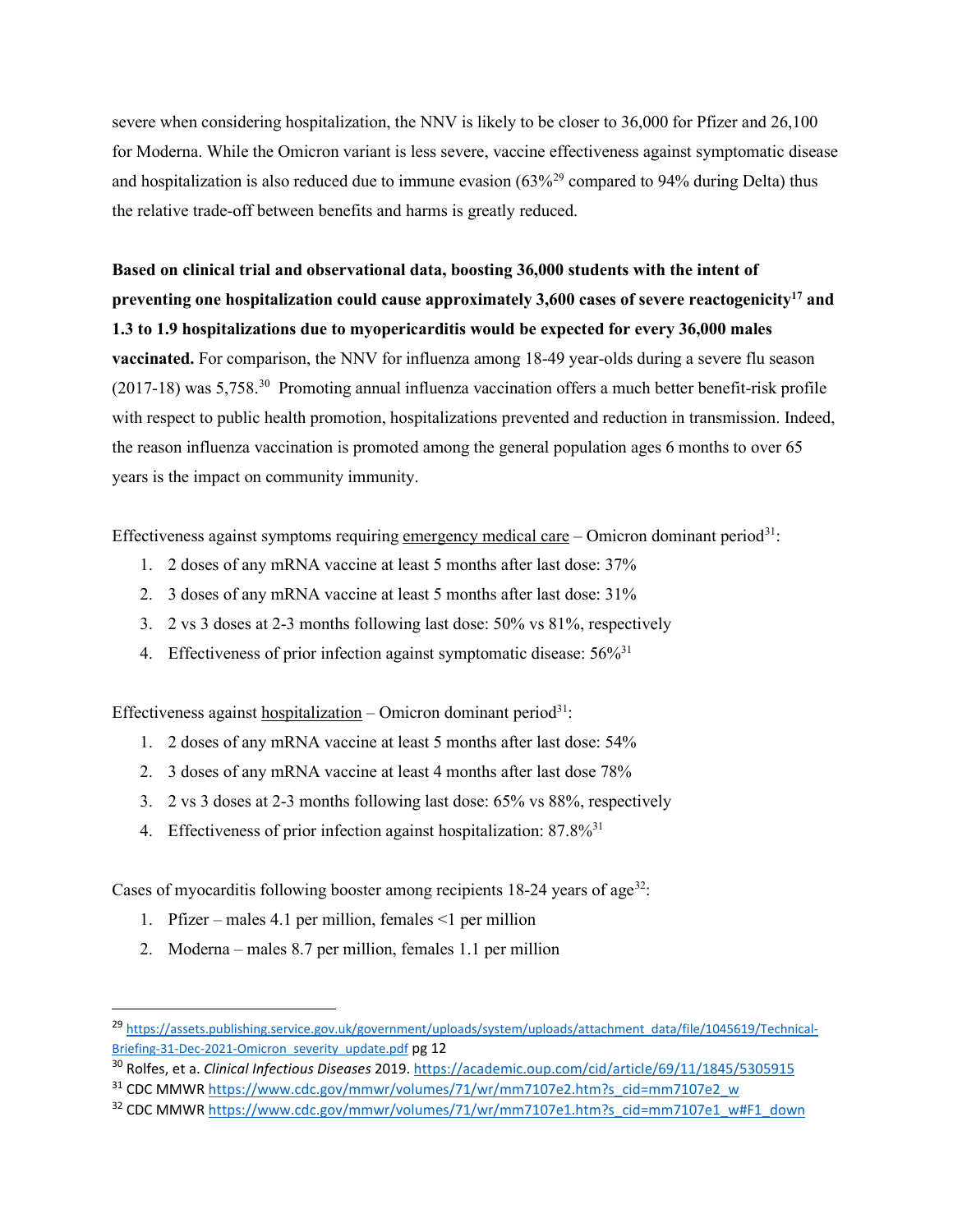**Number of doses and timing after infection suggest only 1 dose and at least 6 months post infection.** In a Cleveland Clinic study of 39,700 personnel with immunity from prior infection ("natural immunity") vs vaccine-induced immunity who received a booster, no additional benefit was conferred by administering more than one dose to those who had recovered from SARS-CoV-2 infection<sup>[33](#page-11-0)</sup>:

- 1. Previous infection within 6 months provides substantial protection against reinfection even without vaccination.
- 2. Those who received 1 dose of vaccine after prior infection had a lower risk of reinfection, but those who received 2 doses had a higher risk of reinfection.
- 3. These findings held true in multivariable analysis: for those previously infected or vaccinated, boosting at least 6 months or more after infection or vaccination provided significant protection against reinfection. For those with natural immunity, there was no advantage to more than 1 dose of vaccine after recovery.

### **Superior protection of hybrid immunity negates the benefit of a booster mandate.**

Setting aside for a moment the question of boosting a person with immunity (either from vaccine or prior infection), it is important to consider the relative benefit of the primary series for a person who natural immunity from a prior SARS-CoV-2 infection. A systematic review and pooled analysis of the literature evaluated the equivalency of immunity among recovered persons compared to vaccinated persons.<sup>[34](#page-11-1)</sup> The authors conclude that vaccination of COVID-recovered persons provides a modest incremental benefit but the absolute difference in infection rates is small. The number needed to vaccinate to prevent one infection annually in this review was 218 vs 6.5 in the COVID-recovered vs COVID-naïve, respectively, a 33.5-fold difference in benefit between the two populations.

For those with immunity established through vaccination, infection boosts the quality and quantity of antibody response in laboratory and international, real-world studies:

- 1. *Nature* paper reviewed antibody (humoral) response following infection, vaccination, hybrid immunity (infection *then* vaccination) and breakthrough (vaccination *then* infection).<sup>[35](#page-11-2)</sup>
- 2. Study found no difference in antibody response following one vs. two doses of vaccine among those with prior infection, thus these two groups were studied in aggregate.<sup>35</sup>
- 3. Infection either before or after vaccination improves breadth, quantity and quality of immune response.35

<span id="page-11-0"></span><sup>33</sup> Shrestha, et al. [preprint] https://www.medrxiv.org/content/10.1101/2022.02.10.22270744v1.full.pdf

<span id="page-11-1"></span><sup>34</sup> Shenai, et al. *Cureus* 2021[. https://www.ncbi.nlm.nih.gov/labs/pmc/articles/PMC8627252/](https://www.ncbi.nlm.nih.gov/labs/pmc/articles/PMC8627252/)

<span id="page-11-2"></span><sup>35</sup> Bates, et al. *Nature* 2022[. https://www.science.org/doi/10.1126/sciimmunol.abn8014](https://www.science.org/doi/10.1126/sciimmunol.abn8014)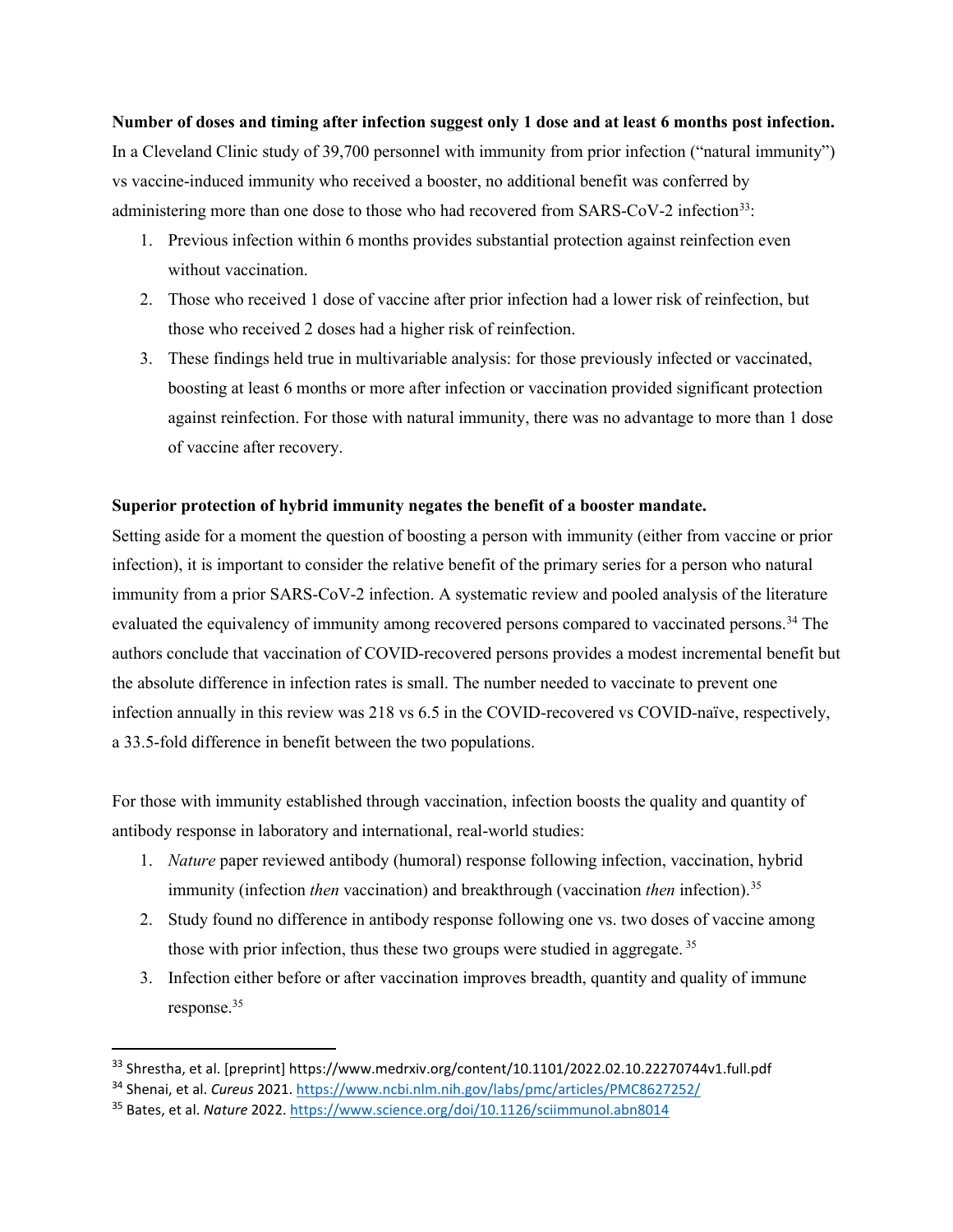- 4. *NEJM* study in Israel found no difference in protection against subsequent infection with one vs two doses of vaccine among those with immunity from prior infection (natural immunity).<sup>[36](#page-12-0)</sup>
- 5. Single dose of vaccine (Pfizer) provided 82% protection against reinfection among those aged 16- 64. No significant difference in vaccine effectiveness was found for one dose as compared with two doses.<sup>36</sup>
- 6. Rates of infection during delta in California and New York were consistently higher among those who were vaccinated but had no history of infection compared to those with natural immunity (2- 3x higher) or hybrid immunity  $(3-4x)$  higher).<sup>[37](#page-12-1)</sup>
- 7. Study in Qatar among a young adult population found prior infection conferred 56% protection against infection and 87.8% protection against hospitalization during the Omicron wave— comparable to the transient protection conferred by boosting.<sup>[38](#page-12-2)</sup>

### **Mucosal immunity stimulated by prior infection, not vaccination.**

The route of exposure is important to the subsequent immune response:

- 1. Vaccination delivers strong systemic protection against severe disease through serum (blood) IgG antibody production but stimulates very weak mucosal immunity  $(IgA)^{39}$  $(IgA)^{39}$  $(IgA)^{39}$  Salivary IgA was detected following vaccination only in those who had first recovered from SARS-CoV-2.
- 2. A study of 26 Pfizer-vaccinated healthcare workers found a 5x boost in IgA antibodies following breakthrough infection.[40](#page-12-4) The breakthrough infections provided broad cross-variant protection.
- 3. The longer the interval, the higher the potency and the higher the quality of antibodies.<sup>[41](#page-12-5)</sup>

### **Protections for the immunocompromised and medically vulnerable.**

Medically vulnerable populations are twice at risk: less likely to mount an immune response after the primary series and more likely to develop serious illness requiring hospitalization. A rapid review<sup>[42](#page-12-6)</sup> evaluated the efficacy of an additional vaccine dose following any WHO-recognized vaccine platform 1-3 months after the last vaccine dose.

<span id="page-12-0"></span><sup>36</sup> Hammerman, et al. *NEJM* 2022.<https://www.nejm.org/doi/full/10.1056/NEJMoa2119497>

<span id="page-12-1"></span><sup>37</sup> León, et al. CDC *MMWR* 2022. [https://www.cdc.gov/mmwr/volumes/71/wr/mm7104e1.htm#T2\\_down](https://www.cdc.gov/mmwr/volumes/71/wr/mm7104e1.htm#T2_down)

<span id="page-12-2"></span><sup>38</sup> Altarawneh H., et al. *NEJM* 2022. <https://www.nejm.org/doi/full/10.1056/NEJMc2200133>

<span id="page-12-3"></span><sup>39</sup> Azzi, et al. eBiomedicine (*Lancet*) 2022. [https://www.thelancet.com/journals/ebiom/article/PIIS2352-](https://www.thelancet.com/journals/ebiom/article/PIIS2352-3964(21)00582-X/fulltext) [3964\(21\)00582-X/fulltext](https://www.thelancet.com/journals/ebiom/article/PIIS2352-3964(21)00582-X/fulltext)

<span id="page-12-4"></span><sup>40</sup> Bates, et al. *JAMA* 2021[. https://jamanetwork.com/journals/jama/fullarticle/2787447](https://jamanetwork.com/journals/jama/fullarticle/2787447)

<span id="page-12-5"></span><sup>41</sup> Miyamoto, et al. 2022. [preprint[\] https://www.medrxiv.org/content/10.1101/2021.12.28.21268481v1.full](https://www.medrxiv.org/content/10.1101/2021.12.28.21268481v1.full)

<span id="page-12-6"></span><sup>42</sup> Parker, et al. *Lancet* 2022. [https://www.thelancet.com/journals/langlo/article/PIIS2214-109X\(21\)00593-](https://www.thelancet.com/journals/langlo/article/PIIS2214-109X(21)00593-3/fulltext) [3/fulltext](https://www.thelancet.com/journals/langlo/article/PIIS2214-109X(21)00593-3/fulltext)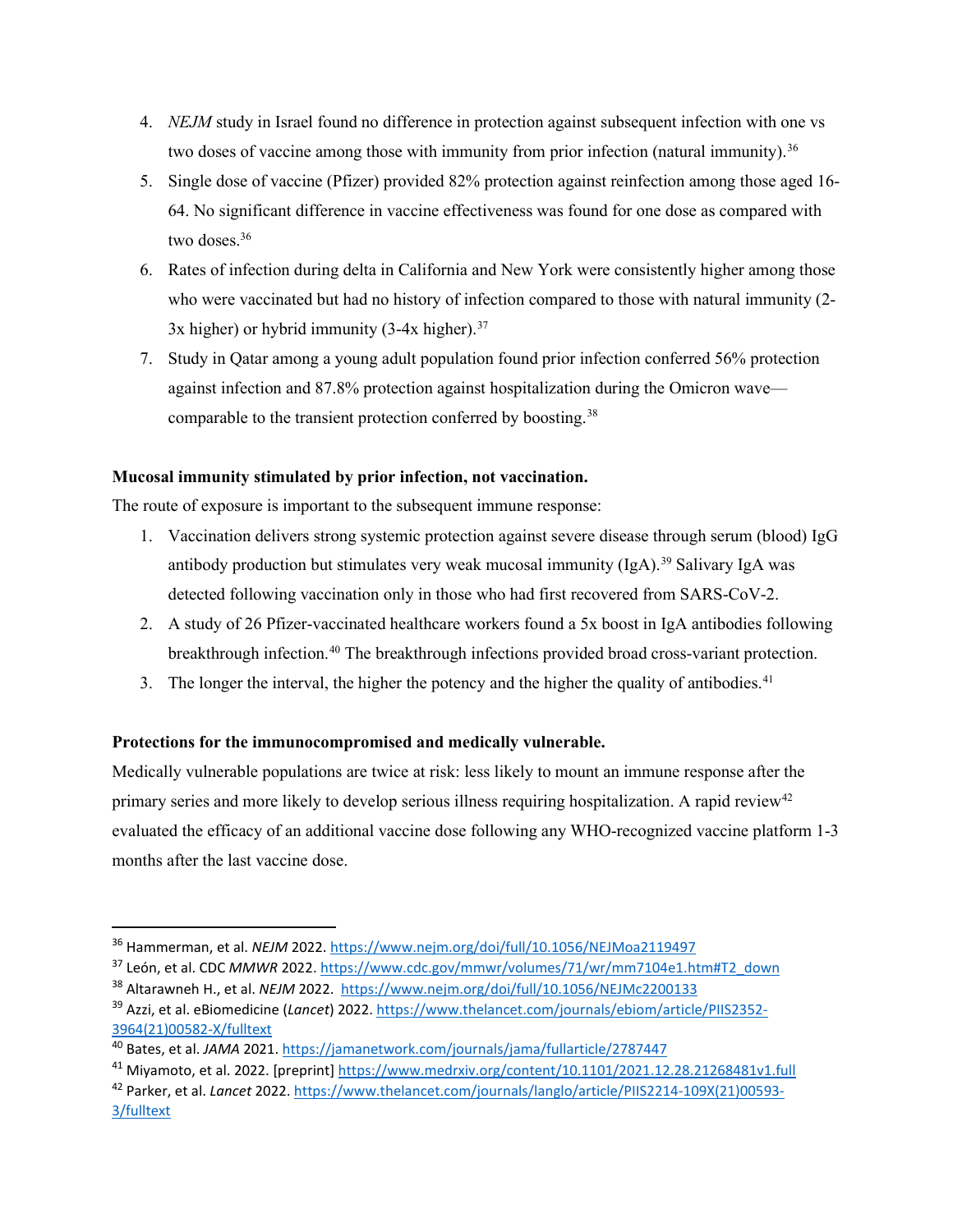- 1. Seroconversion (development of detectable antibody response) increased from 41% to 67%.
- 2. Reactogenicity (where reported) generally the same as the primary series; no safety concerns.
- 3. Prophylactic monoclonal antibodies offering 6 months of pre-exposure protection have been approved via EUA by the FDA for Evusheld (AztraZeneca)<sup>[43](#page-13-0)</sup> for patients age 12 years and older. FDA notes the prophylaxis is not a substitute for vaccination.

### **Summary**

Dr. Paul Offit, a member of the FDA vaccine advisory panel and Director of the Vaccine Education Center and an attending physician in the Division of Infectious Diseases at Children's Hospital of Philadelphia, is a widely recognized expert on and advocate for vaccines who maintains that the initial vaccination course is sufficient to protect against severe disease in most cases. Offit advised his own son, who is in his 20's, not to get a booster, stating, "[G]iven that two doses of an mRNA-containing vaccine are very likely to protect against severe illness, I'm even more convinced that we should hold off on pushing boosters when such an unusual variant is circulating . . . . [T]here may be benefits to waiting for a booster that's more tailored to a variant that is completely resistant to protection against serious illness afforded by the vaccine."[44](#page-13-1)

While the vaccines appear to be relatively safe at a population level, like all medical interventions, they carry the potential for individual adverse health consequences, including severe ones. Evidence has emerged regarding the real risk of vaccine-induced myocarditis (heart inflammation), particularly for men under 40, like the student petitioning here. Multiple independent data sets suggest that vaccine-induced myocarditis occurs at rates 400 to 500% greater than the CDC's estimates and may in fact exceed the rates of COVID-related cardiac complications in healthy men under 40 years.<sup>3</sup> In other words, the risk of cardiac complications from the vaccine may be greater than the risk posed by COVID itself. As cardiologist Anish Koka has explained<sup>[45](#page-13-2)</sup> the notion that myocarditis can be dismissed as "minor"—as CDC, FDA, and various other public health authorities have tried to do—is absurd. Not only does one suffer chest pain and leak cardiac enzymes from damaged heart muscle, but a third of patients are found

<span id="page-13-0"></span><sup>43</sup> [https://www.fda.gov/news-events/press-announcements/coronavirus-covid-19-update-fda-authorizes-new](https://www.fda.gov/news-events/press-announcements/coronavirus-covid-19-update-fda-authorizes-new-long-acting-monoclonal-antibodies-pre-exposure)[long-acting-monoclonal-antibodies-pre-exposure](https://www.fda.gov/news-events/press-announcements/coronavirus-covid-19-update-fda-authorizes-new-long-acting-monoclonal-antibodies-pre-exposure)

<span id="page-13-1"></span><sup>44</sup> Dr. Paul Offit, "No, We don't need boosters for all—just for some," The Philadelphia Inquirer (Dec. 29, 2021), available at https://www.inquirer.com/opinion/commentary/booster-covid-mandate-vaccine-pro-con-20211229.html (last visited Jan. 26, 2022).

<span id="page-13-2"></span><sup>45</sup> Koka, A. Declaration. Available at[: https://nclalegal.org/wp-content/uploads/2022/01/Demand-](https://nclalegal.org/wp-content/uploads/2022/01/Demand-Letter_GMU_Fellner-Darling.pdf)[Letter\\_GMU\\_Fellner-Darling.pdf](https://nclalegal.org/wp-content/uploads/2022/01/Demand-Letter_GMU_Fellner-Darling.pdf)